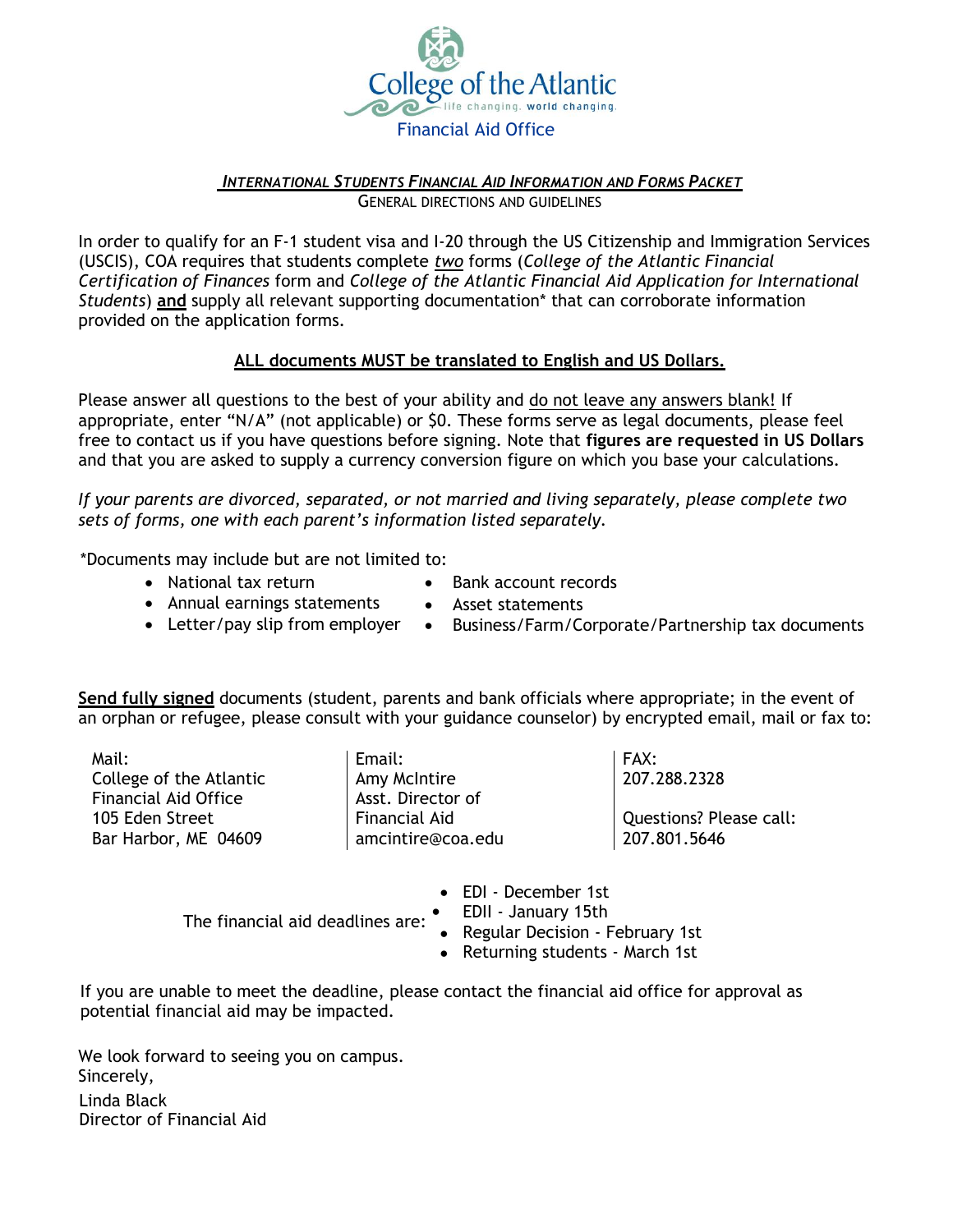## **2021-2022 College of the Atlantic Financial Certification of Finances**

| 1. |                                                        | First name<br><u> 1989 - Andrea Andrew Maria (h. 1989).</u> |
|----|--------------------------------------------------------|-------------------------------------------------------------|
| 2. | Sex as indicated on passport $\Box$ Male $\Box$ Female | 3. Date of birth (day/month/year)                           |
|    | 4.A. Home address                                      | 4. B. Mailing Address, if different:                        |
|    |                                                        |                                                             |
|    |                                                        |                                                             |
|    | 5. Country of Birth <b>Example 20</b>                  |                                                             |

Please fill in the following information completely. *Do not leave blank spaces!* (Enter N/A, \$0, or not known, if appropriate) **ENTER FIGURES BELOW IN US DOLLARS (\$).** Name of your currency: Exchange rate applied: = \$1

| Sources of funding                                                                                                                          | Confirmed:<br>2021--2022 | Estimated:<br>2022-2023 | Estimated:<br>2023-2024 | Estimated:<br>2024-2025 | Signatures                 |
|---------------------------------------------------------------------------------------------------------------------------------------------|--------------------------|-------------------------|-------------------------|-------------------------|----------------------------|
| Parent's contribution*<br>7.                                                                                                                |                          |                         |                         |                         |                            |
| Parent 1 name:                                                                                                                              |                          |                         |                         |                         | Parent 1 signature<br>Date |
| Parent 2 name:                                                                                                                              |                          |                         |                         |                         | Parent 2 signature<br>Date |
| Student contribution<br>8.                                                                                                                  |                          |                         |                         |                         |                            |
|                                                                                                                                             |                          |                         |                         |                         | Student signature<br>Date  |
| 9.<br>Other Sponsor - Describe<br>relationship or agency                                                                                    |                          |                         |                         |                         | Date<br>Sponsor signature  |
| 10. Government contribution<br>- Describe source                                                                                            |                          |                         |                         |                         | Attach documentation       |
| *11. OFFICIAL BANK CERTIFICATION: I hereby certify that I have reviewed the information provided above in #7 and deemed that said funds are |                          |                         |                         |                         |                            |

confirmed as currently available in an account(s) at our institution. **Bank official signature Date** Date **Date Constanting Constanting Constanting Constanting Constanting Constanting Constanting Constanting Constanting Constanting Constanting Constanting Constanting Constanting Constant** 12. Funds for other expenses A. How will you pay for your transportation to the college? B. How much money do you expect to have with you upon arrival at the college? C. Do you plan to return home in the summer?  $□$  Yes  $□$  No D. If you plan to spend the summer in the United States, how will you support yourself? E. Do you have a source for emergency funds if needed? □ Yes □ No If yes, from what source? In what is a set of the set of the set of the set of the set of the set of the set of the set of the set of the set of the set of the set of the set of the set of the set of the set of the set of School Official signature Date Title Name of institution and address *An I-20 cannot be authorized without this signed, completed form having been submitted to the College.* **COA School Official**: I have reviewed the information on this form and additional documentation if applicable and approve the issuance of a Certificate of Eligibility. *Student Signature Date* **Student:** I hereby certify that all of the information on this form is complete and accurate. I understand that any misrepresentation may jeopardize my admission and visa status. **13. CERTIFICATION SIGNATURES**: STUDENT AND SCHOOL OFFICIAL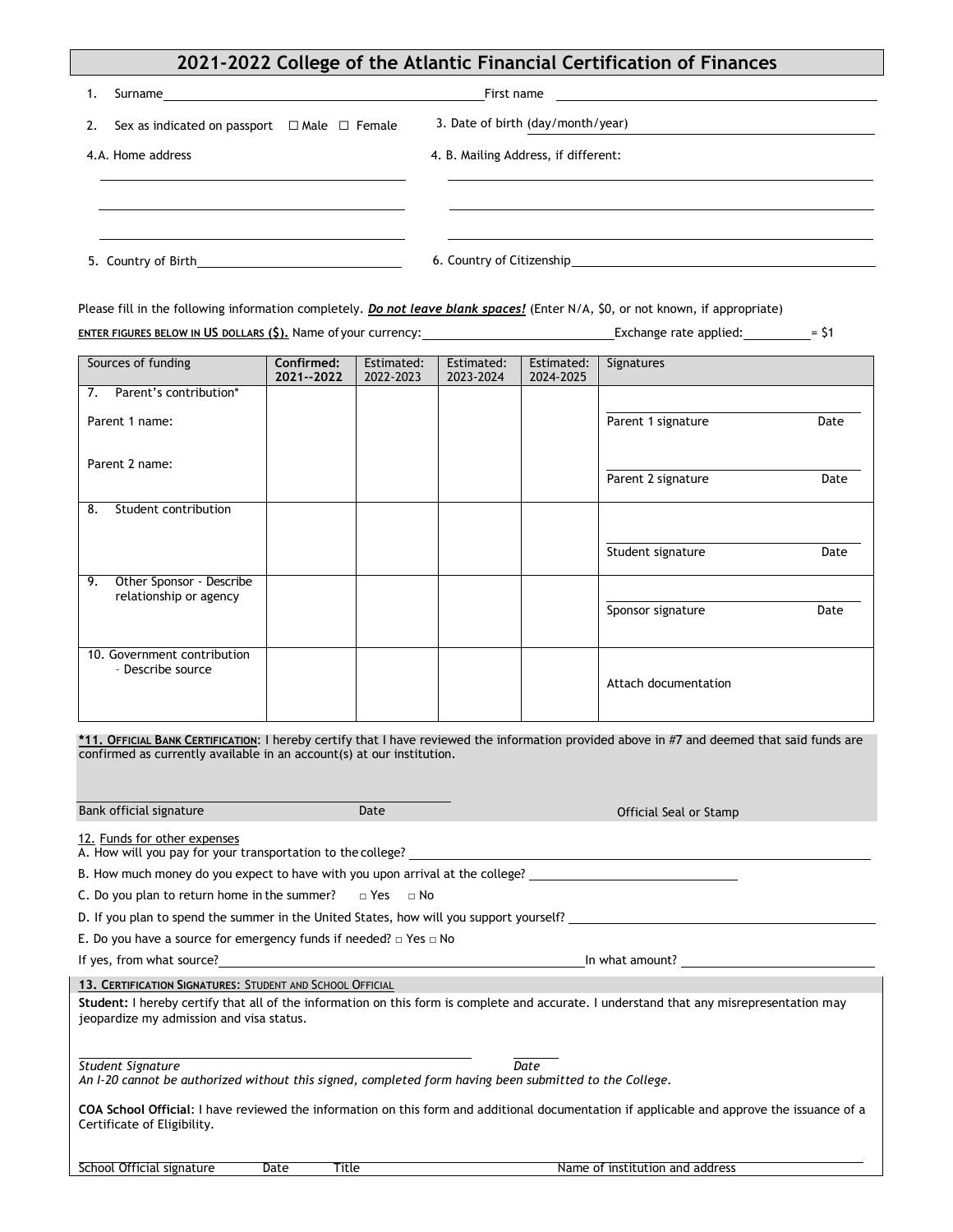

# **2021-2022 College of the Atlantic Financial Aid Application for International Students**

| Student Name (Surname, First)<br>Student Name (Surname, First)                                                                                                                                  |                                                                            |  |  |                            |                                 |  |
|-------------------------------------------------------------------------------------------------------------------------------------------------------------------------------------------------|----------------------------------------------------------------------------|--|--|----------------------------|---------------------------------|--|
|                                                                                                                                                                                                 |                                                                            |  |  |                            |                                 |  |
| Mailing Address or                                                                                                                                                                              |                                                                            |  |  |                            |                                 |  |
|                                                                                                                                                                                                 |                                                                            |  |  |                            |                                 |  |
|                                                                                                                                                                                                 |                                                                            |  |  |                            |                                 |  |
|                                                                                                                                                                                                 |                                                                            |  |  |                            |                                 |  |
|                                                                                                                                                                                                 |                                                                            |  |  |                            |                                 |  |
|                                                                                                                                                                                                 |                                                                            |  |  |                            |                                 |  |
| Parents' marital status $\Box$ Married $\Box$ Separated/Divorced $\Box$ Other $\Box$                                                                                                            |                                                                            |  |  |                            |                                 |  |
| If your parents are separated or divorced, a separate Financial Statement and 2019 tax<br>forms/supporting documentation must be submitted by your noncustodial parent.                         |                                                                            |  |  |                            |                                 |  |
|                                                                                                                                                                                                 |                                                                            |  |  |                            |                                 |  |
|                                                                                                                                                                                                 |                                                                            |  |  |                            |                                 |  |
|                                                                                                                                                                                                 |                                                                            |  |  |                            |                                 |  |
|                                                                                                                                                                                                 |                                                                            |  |  |                            |                                 |  |
|                                                                                                                                                                                                 | Has either parent remarried? Lustodial parent Lumoncustodial parent Lumoth |  |  |                            |                                 |  |
| List all members of your household (at home or at school) that depend on support from your parent(s).<br>INCLUDE YOURSELF AND YOUR PARENT(S). Attach separate document if more space is needed. |                                                                            |  |  |                            |                                 |  |
| Name (list yourself and parents first) Age Relationship Name of school/occupation                                                                                                               |                                                                            |  |  | Year in school/<br>college | Cost and parent<br>contribution |  |
|                                                                                                                                                                                                 |                                                                            |  |  |                            |                                 |  |
|                                                                                                                                                                                                 |                                                                            |  |  |                            |                                 |  |
|                                                                                                                                                                                                 |                                                                            |  |  |                            |                                 |  |
|                                                                                                                                                                                                 |                                                                            |  |  |                            |                                 |  |
|                                                                                                                                                                                                 |                                                                            |  |  |                            |                                 |  |
|                                                                                                                                                                                                 |                                                                            |  |  |                            |                                 |  |
|                                                                                                                                                                                                 |                                                                            |  |  |                            |                                 |  |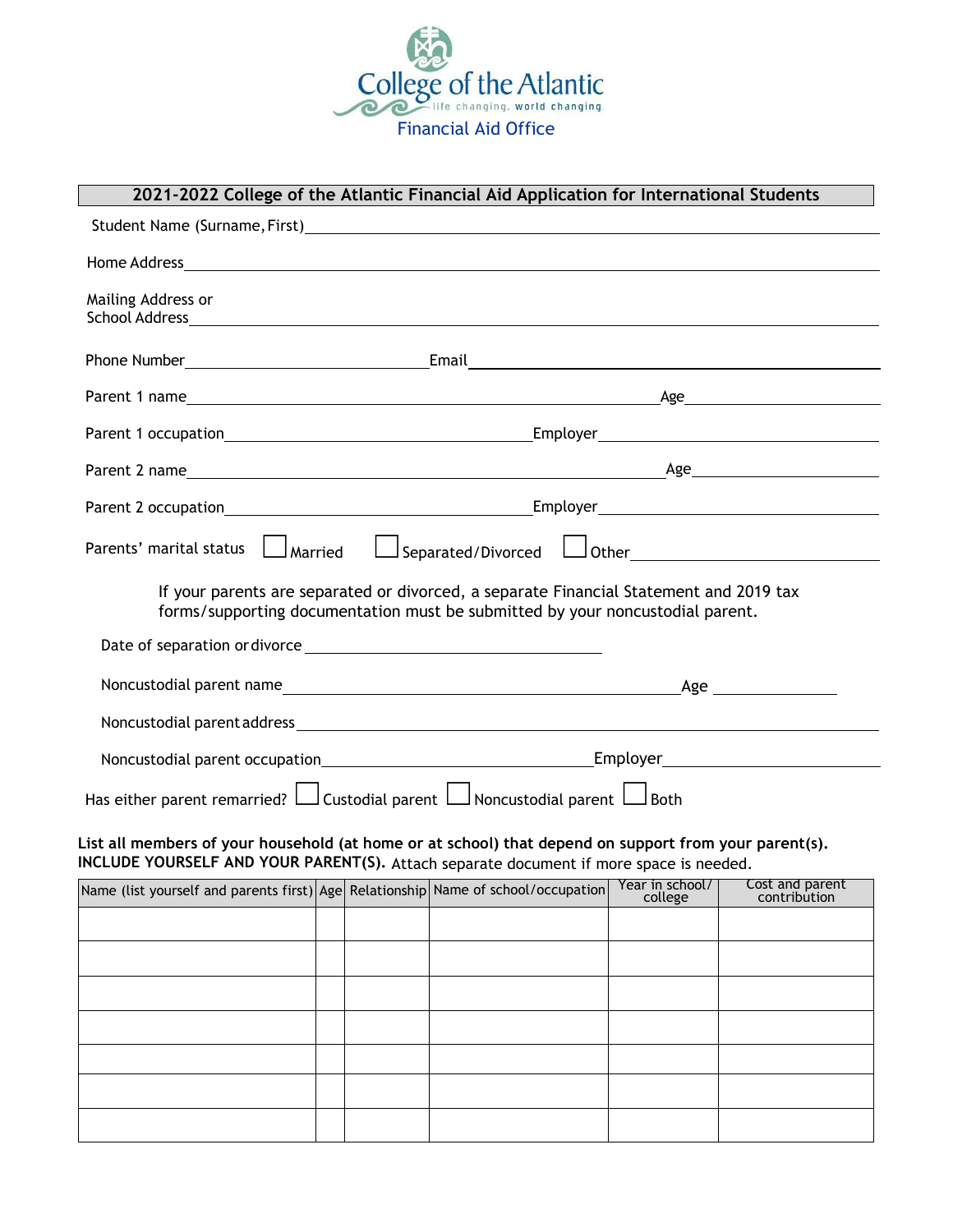| Student Name (Surname, First) |  |  |
|-------------------------------|--|--|
|-------------------------------|--|--|

Please list family's total annual income in US Dollars  $\frac{5}{2}$  Exchange rate = 1 USD

| Earnings Information    | Actual 2018 Income | Actual 2019 Income | <b>Estimated 2020</b><br>Income |
|-------------------------|--------------------|--------------------|---------------------------------|
| Parent 1 gross earnings |                    |                    |                                 |
| Parent 2 gross earnings |                    |                    |                                 |
| Other income**          |                    |                    |                                 |
| Other income**          |                    |                    |                                 |
| Other income**          |                    |                    |                                 |

\*\*Please include interest and dividend income, business income, real estate income, pension and retirement income, as well as any other forms of 'other income'.

Documentation MUST be attached to verify the financial information requested above. If a national tax return is filed you must submit it in full. Please check type of documentation you have attached:

 $\Box$  Tax forms  $\Box$  Statement from employer  $\Box$  Other

Is either parent self-employed or does any family member hold an interest in any business/farm?  $\vert$  Yes

If yes, additional information may be required.

Name of business/farm

Parents' position(s) 8 and 8 and 8 and 9 and 9 and 9 and 9 and 9 and 9 and 9 and 9 and 9 and 9 and 9 and 9 and 9 and 9 and 9 and 9 and 9 and 9 and 9 and 9 and 9 and 9 and 9 and 9 and 9 and 9 and 9 and 9 and 9 and 9 and 9 a

Please list your parents' total assets below, in US Dollars

| Parent Asset Information                                           | <b>Present Value</b> | Amount Owed |
|--------------------------------------------------------------------|----------------------|-------------|
| Family home                                                        |                      |             |
| Year purchased<br>Purchase price US\$                              |                      |             |
| Land and buildings (other than home)                               |                      |             |
| Year purchased<br>Purchase price US\$                              |                      |             |
| Cash/savings                                                       |                      |             |
| Investments (stocks, bonds, etc.)                                  |                      |             |
| <b>Business or farm</b>                                            |                      |             |
| Debts owed to the family                                           |                      |             |
| Please explain                                                     |                      |             |
| Trusts (please provide details, including accessibility, on page 3 | S                    |             |
| Funds set aside for retirement                                     |                      |             |
| Other                                                              |                      |             |

How much money does your family owe to other people? \$

Reason for debt

|  |  | Does your family hold assets in another country? $\Box$ Yes |  |
|--|--|-------------------------------------------------------------|--|
|  |  |                                                             |  |

If yes, please provide details.